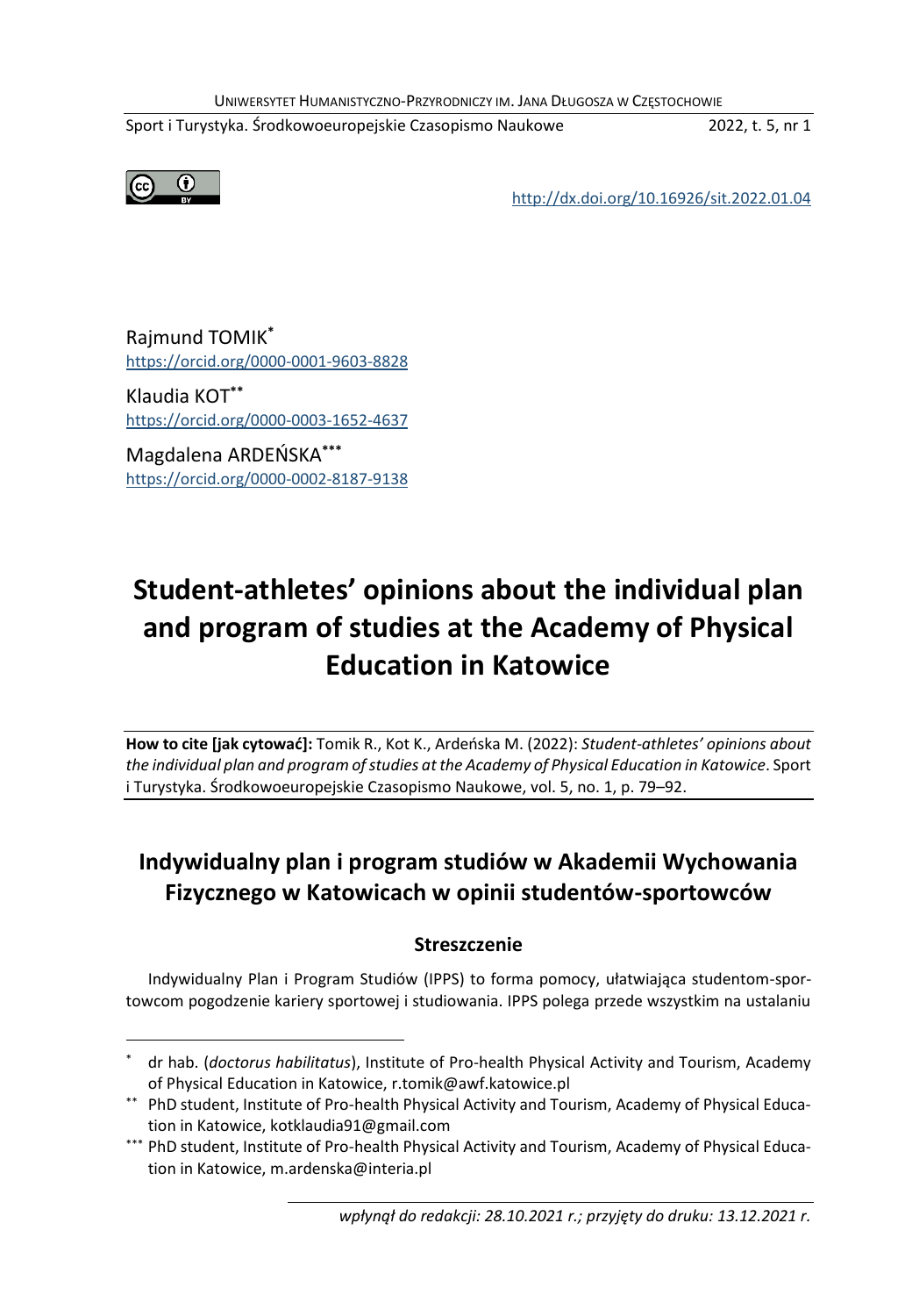indywidualnych terminów obecności na zajęciach, oferując możliwość indywidualnych konsultacji. Celem pracy była analiza opinii studentów-sportowców na temat IPPS realizowanego w AWF Katowice. Zastosowane metody badawcze to sondaż diagnostyczny techniką ankietową oraz analiza statystyczna wyników badań. Wykorzystano autorski kwestionariusz ankiety, który składał się z 23 pytań. Ankiety wypełniło 108 studentów-sportowców, objętych systemem IPPS.

Przeprowadzone badania sugerują, że najważniejszym powodem podjęcia studiów zadeklarowanym przez studentów-sportowców była chęć zdobycia wykształcenia. Zdobycie pracy po zakończeniu kariery sportowej było ważniejszym powodem podjęcia studiów przez kobiety niż przez mężczyzn. System IPPS według opinii studentów pomaga pogodzić studia z karierą sportową i ma on również wpływ na decyzje o podjęciu studiów. Najwyżej ocenianie przez studentów-sportowców elementy IPPS to możliwość indywidualnych ustaleń, dotyczących obecności na zajęciach, planów zajęć oraz terminów egzaminów, a także możliwość wydłużenia czasu trwania studiów. W opinii studentów-sportowców należałoby poprawić opiekę naukową, indywidualne doradztwo dotyczące łączenia kariery sportowej i studiów oraz dostępność prowadzących zajęcia i ich postawę w stosunku do studentów-sportowców.

**Słowa kluczowe:** plan i program studiów, student-sportowiec, kariera dwutorowa.

### **Abstract**

The Individual Plan and Program of Studies (IPPS) is a form of support which helps studentathletes to combine studies with their sports career.

The IPPS provides the students with the means to individually arrange the date of class attendance by offering them the possibility of individual consultations. The aim of this study was to analyse the opinions of student-athletes about the IPPS at the APE in Katowice. The applied research methods included a diagnostic survey with the use of the questionnaire technique and the statistical analysis of the results. The author's own questionnaire consisting of 23 closed questions was used. The questionnaire was completed by 108 student-athletes participating in the IPPS.

Summary and Conclusions. The results suggest that the most important reason for studying at the university for student athletes, was their desire to obtain education. The student-athletes consider the IPPS helpful and the program had an influence on their decision to study at the university. The elements of the IPPS considered the most helpful by the student-athletes were: individual arrangements regarding class attendance, flexible class and exam timetables, as well as the possibility of extending their study period. In the opinion of the student-athletes, the elements of the program that need to be improved upon were: scientific advice and assistance in reconciling studying and sports career, as well as the availability of academic teachers and their attitude towards student-athletes.

**Keywords:** plan and program of studies, student-athlete, dual-career.

### **Introduction**

In the contemporary world, the demands placed on elite athletes ask for an immense amount of dedication in the pursuit of excellence. Therefore, most athletes spend their time developing their sports careers, leaving little time to develop other aspects of their lives outside of sport. At the same time, elite athletes are expected to pursue higher education in addition to their sports careers,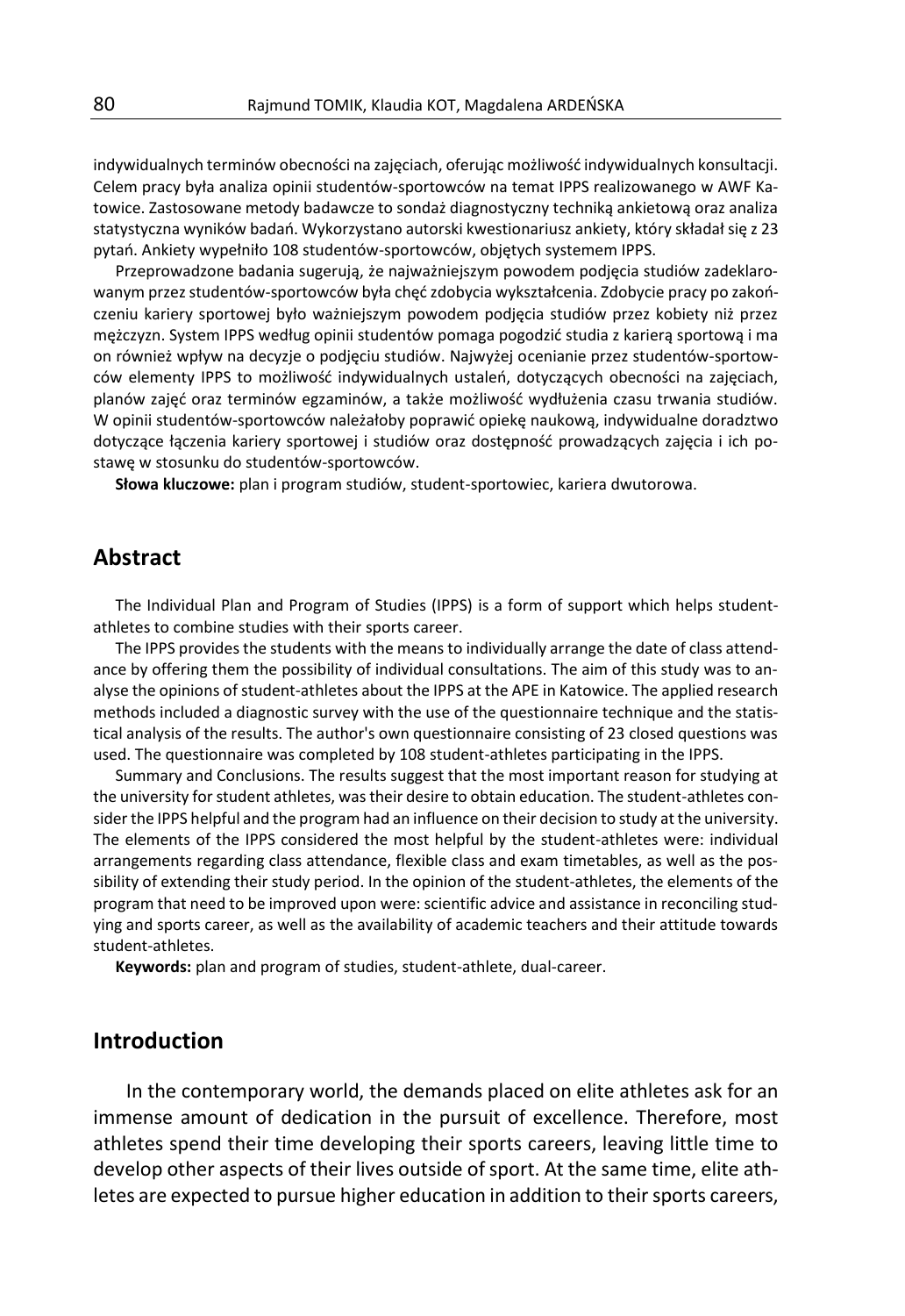in order to achieve holistic development and increase their chances to fulfil a potential role in society and labour market. One of the main problems often highlighted in the literature is that the demands of professional sport far outstrip other aspects of student-athletes' lives, which may ultimately lead to a failure in both education and sport. An immense amount of work and time required for studying and sports training impacts the individual's lifestyle regarding time management as well as the effort and commitment needed to fulfil their roles as a student and an athlete (and also other roles, such as being a parent, a spouse etc.)[1]. Therefore, more and more often the purpose of scientific research in sport concerns the aspects and problems of "dual-career". This term describes a successful combination of a professional sports career and education or work [5]. Some of the scientific studies address the barriers encountered by athletes in various countries, other present statistical distribution taking into account various nationalities, levels of competitive sport and age.

Following different career paths simultaneously (e.g. education and sport) requires motivation and skill. Plenty of research regarding athletes' motivation to study simultaneously exists [7], [9], but there is still a lack of information about student- athletes' perception of their own challenges and needs [1], [11]. Parents, peers, academics, coaches, and managers are of great importance in the holistic support of student-athletes, but support in the macro dimension is also important, e.g. sports clubs, sports federations and universities [6]. Colleges and universities often offer certain conveniences (e.g. individual study programs, additional scholarships), enabling student-athletes to effectively fulfil their duties regarding learning. The phenomenon of a dual career is also the subject of research and numerous discussions in the European Union. In the year 2012, a document concerning the recommended actions of support for athletes in their undertaking education or employment was issued. It was pointed out that athletes often face the challenge of combining duties related to education or paid work with those related to professional sport, such as training, practice, camps and above all, partaking in competitions around the world. Additionally, in order to be successful at the highest level of competition, athletes have to sacrifice a lot of their time. Reconciling it with other activities (e.g. at the university), is often very difficult. In addition to the high level of motivation, responsibility, mental resilience and commitment required from successful athletes, appropriate arrangements or legal frameworks should be also developed to help them succeed. Such arrangements should facilitate life arrangements and encourage athletes to undertake a dual career, which should be beneficial for both sport and education.

A situation in which talented athletes are forced to choose between their sports career and education or work, should be avoided. In addition, starting a "new" career after finishing a career in professional sport should be encour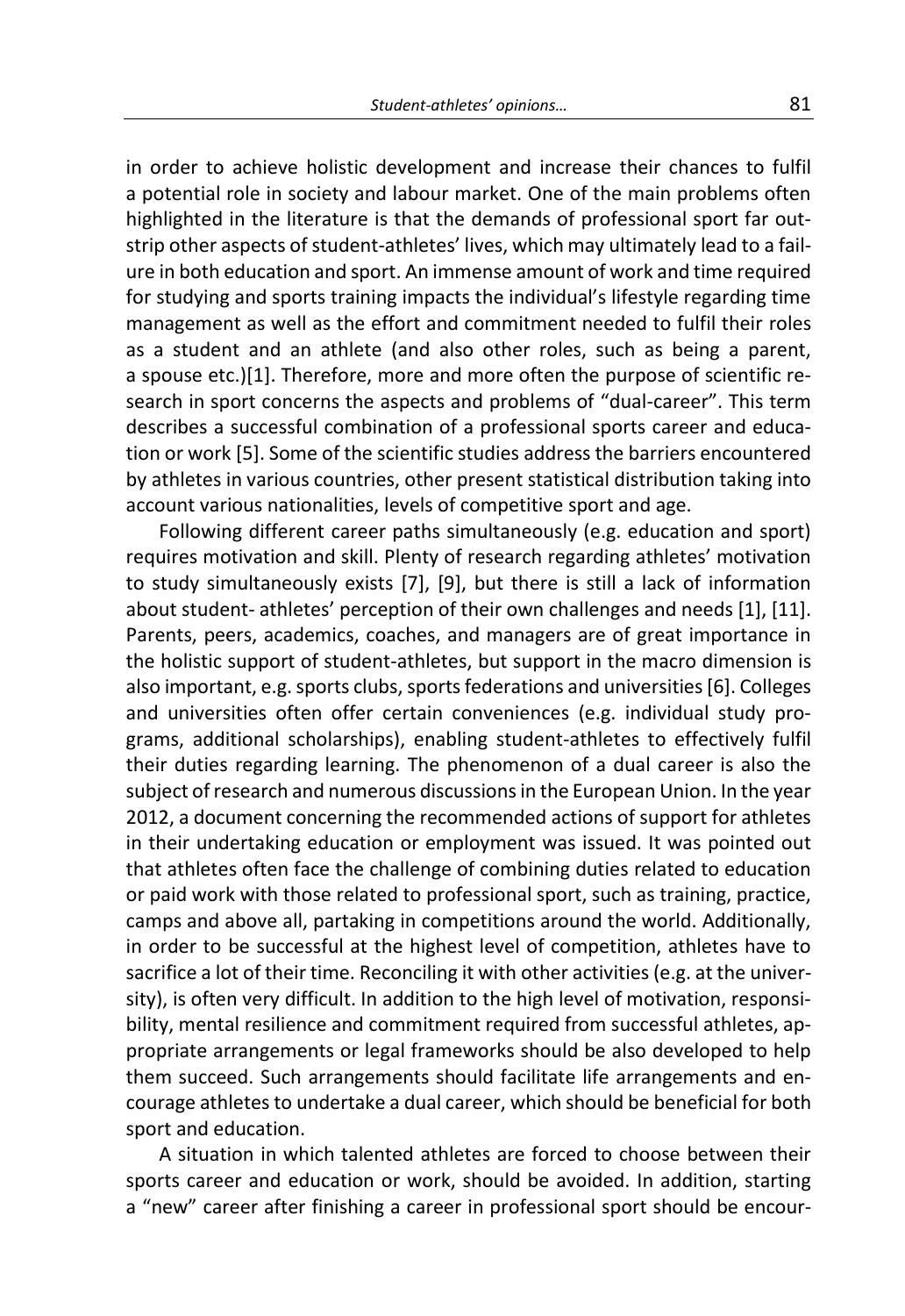aged. Education is the most helpful tool during athletes' active engagement in sport, because it can ease their transition into a new role with new responsibilities. However, it was noted that in many countries there is lack of appropriate agreements between sports institutions, the education system and labour market. A balanced government policy could be helpful in such arrangements. Systematic counselling may prove necessary for the development and improvement of the conditions conducive to undertaking a dual career, as well as implementation of appropriate programs which will enable the creation of solutions tailored to the needs of elite athletes in the European Union, both as a studentathlete and student-employee [3].

In order to raise awareness at a national level as well as to create a favourable environment for European students and contribute to the exchange of good practices in the field of a dual career, a European expert group has been set up. Their task is to develop European guidelines regarding the dual career of athletes. Furthermore, research on appropriate indicators for monitoring and evaluating the international dimension of dual career programs also aims to protect the development of young athletes [4].

On the other hand, in the year 2016, the EU document defined a dual career as a policy area that requires a well-organized system of cooperation, support of specialized personnel and systematic monitoring of the effectiveness of its programs. According to this document, only a few EU Member States have wellorganized and extensive dual career systems based on formal agreements. Most countries' activities only encompass fragmentary aspects of it. Therefore, established platforms such as EU Sports Forums, meetings of sports directors and ministers of sport and education etc., can be valuable in enhancing cooperation between stakeholders at national or European level [2]. Many scientific studies confirm the need to develop a legal framework which favours young people achieving success in sport and education. Problems regarding a dual career include: finances, cooperation between sports and educational units, infrastructure, effort related to reconciling the above-mentioned and lack of time. Attention was also paid to the scepticism of employers regarding the skills of former athletes in the labour market [10].

The dual career is also more and more often handled by parliaments, ministries and institutes of individual countries. In the year 2015, the DELAB team of the University of Warsaw commissioned by the Ministry of Sport and Tourism, prepared the report "Dual career of athletes in Poland: diagnosis of the situation" [13]. The report examined 23 universities and analysed their regulations, statutes and strategies. The main objective of the study was to determine the difficulties related to undertaking a sports career while being a student or an employee, as well as to gather and present the statistical data regarding the percentage of athletes who have minor problems with combining their sports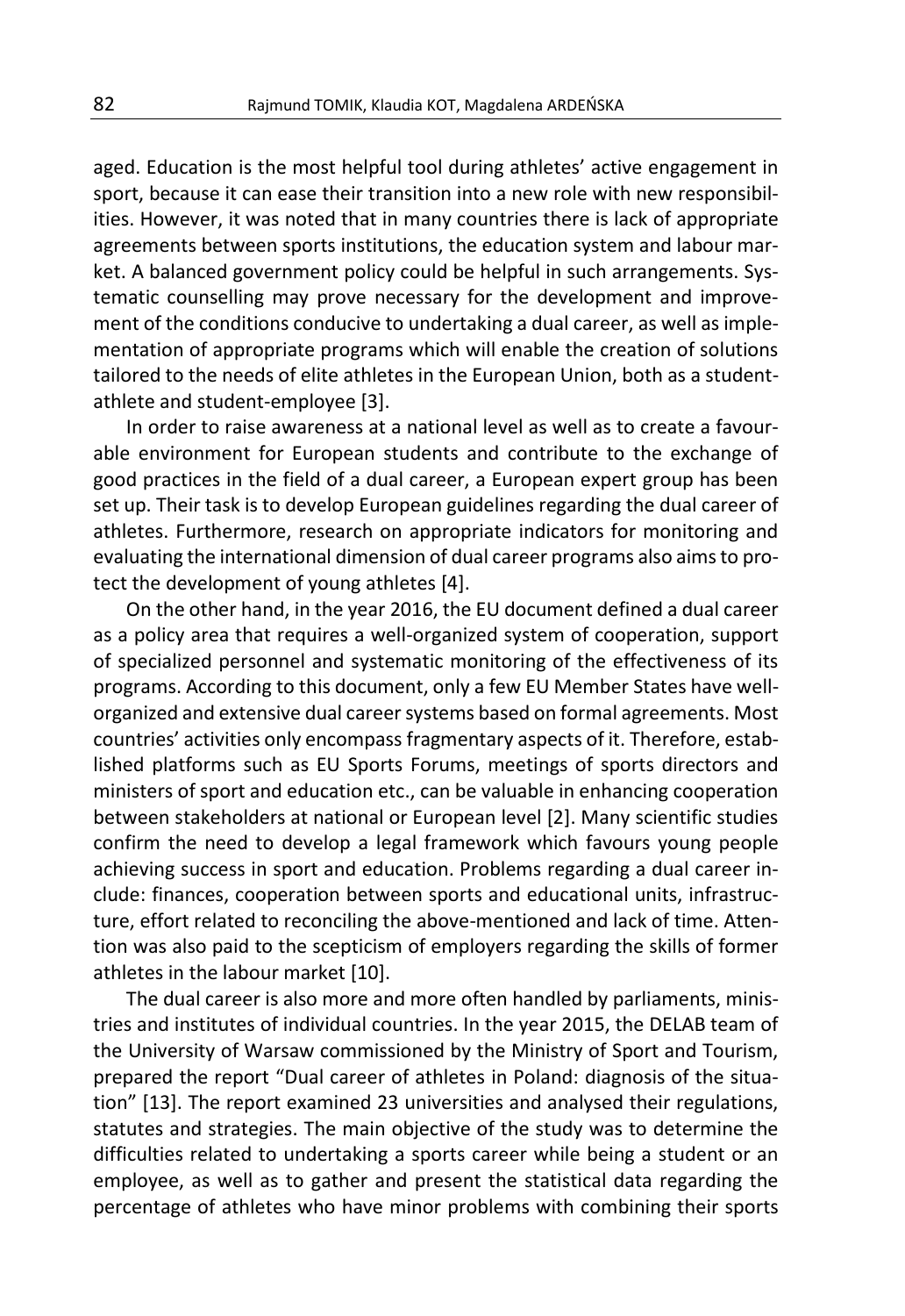career with studying or working. The results of these studies clearly show that the Academy of Physical Education in Katowice is one of the most supportive universities for student-athletes in Poland. This state of affairs is a result of a thorough reforms and the introduction of a pro-sport policy, which ensures flexibility on the part of the academic teachers. Moreover, the report stated that the dual career solutions at the University of Physical Education in Katowice are considered to be a model of good practice [13].

In Poland, many universities (especially physical education academies) are taking steps to facilitate the study process for student-athletes. The most common form of such assistance is the Individual Course of Studies, consisting mainly in lowering the requirements for attendance, which was guaranteed in the Higher Education Act of 27 July 2005. Since the year 2005, the Jerzy Kukuczka Academy of Physical Education in Katowice has been carrying out the Individual Plan and Program of Studies (IPPS). According to the study regulations, the IPPS program provides support to a student who "is a member of the Polish National Team or its reserve, or the Universiade team; is an individual sports athlete of Olympic disciplines, and has the First Sports, Champion Sports rank or International Champion title; is a player in a sports team which competes in central championships organised by Polish Sport Associations" [12]. The system includes, among others, individual arrangements regarding the class attendance and exam timetables, and the possibility of extending the study period.

### **Purpose**

The aim of this research was to analyse student-athletes' opinions about the IPPS at the University of Physical Education in Katowice. The following research question were formulated:

- 1. Does IPPS facilitate education for student-athletes?
- 2. Which element of the IPPS system is the most important for student -athletes?
- 3. What changes should be made to the IPPS system?

### **Material and methods**

The sample comprised student-athletes who took part in the IPPS program at the Academy of Physical Education in Katowice. The survey was conducted in the academic year 2018/2019. The analyses included the data from questionnaires completed by 108 people (50 women and 58 men), aged 19 to 41 (average age 22.8 years), who declared being a member of a sports club and having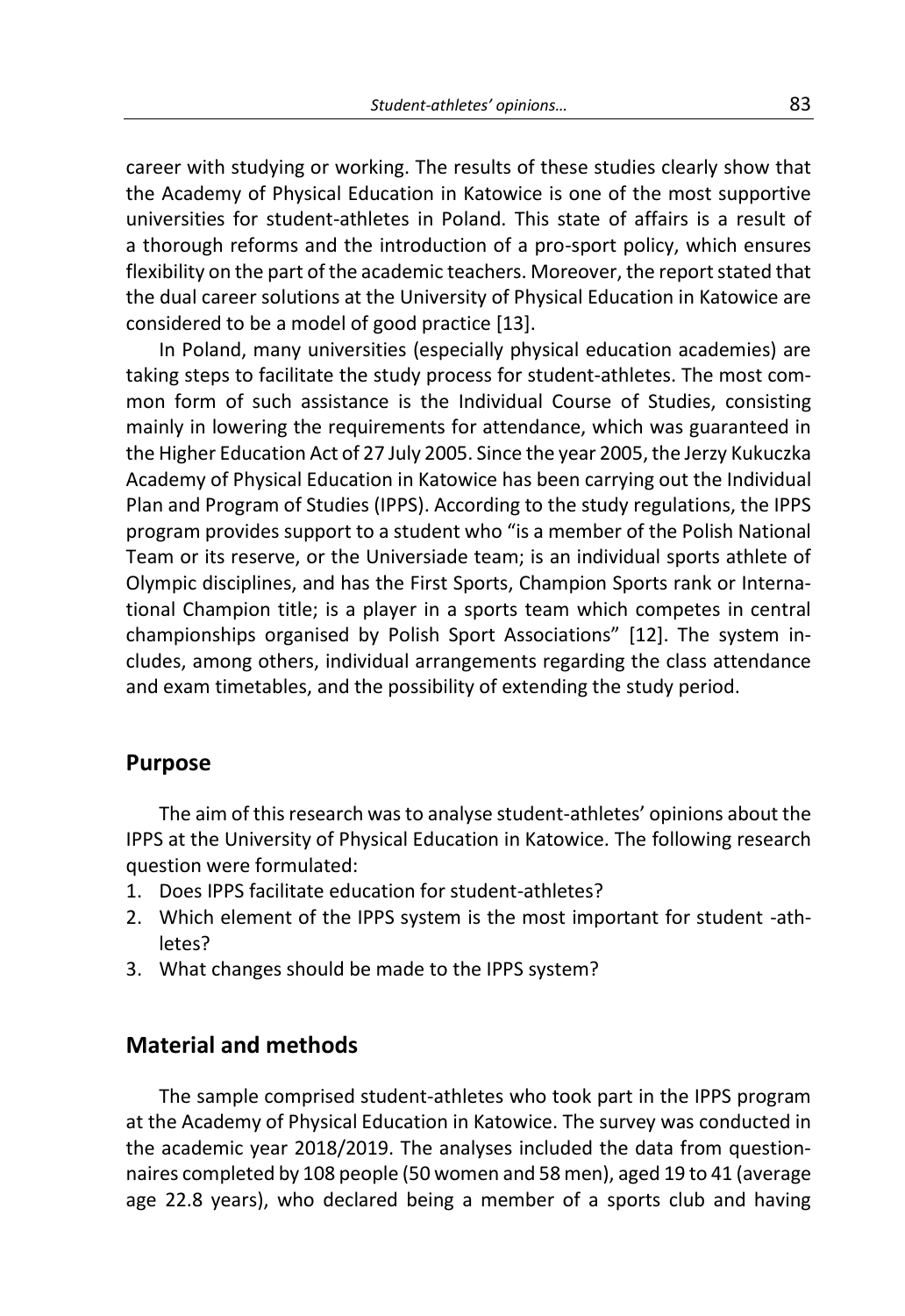a sports rank. Most of the respondents (78%) were students of physical education and management (Table 1).

|                                                     | Total |       | <b>Females</b> |       | <b>Males</b>   |       |  |
|-----------------------------------------------------|-------|-------|----------------|-------|----------------|-------|--|
| Field of study                                      | N     | %     | N              | %     | N              | %     |  |
| Physical education                                  | 63    | 58.33 | 31             | 62.00 | 32             | 55.17 |  |
| Sport                                               | 9     | 8.33  | 2              | 4.00  | 7              | 12.07 |  |
| Management                                          | 21    | 19.44 | 7              | 14.00 | 14             | 24.14 |  |
| Physiotherapy                                       | 5     | 4.63  | 3              | 6.00  | 2              | 3.45  |  |
| Tourism and recreation                              | 4     | 3.70  | $\mathcal{P}$  | 4.00  | $\overline{2}$ | 3.45  |  |
| Physical activity and nutrition in<br>public health | 5     | 4.63  | 5              | 10.00 | 0              | 0.00  |  |
| Personal Trainer with sport<br>nutrition            | 1     | 0.93  | 0              | 0.00  | 1              | 1.72  |  |
| Total                                               | 108   | 100%  | 50             | 100%  | 58             | 100%  |  |

**Table 1.** Percentage of male and female respondents according to field of study

Source: own research.

Most of the respondents student-athletes represented summer and individual sports disciplines. More than a half of the surveyed female athletes represented individual sports disciplines, and two-thirds participated in summer sports disciplines. Furthermore, most of the men athletes (over 70%) represented individual sports disciplines (table 2).

**Table 2.** Percentage of male and female respondents according to sport type

|                  | Total |       |    | <b>Females</b> | <b>Males</b> |       |
|------------------|-------|-------|----|----------------|--------------|-------|
| Sport type       | N     | %     | N  | %              | N            | %     |
| Summer sport     | 64    | 59.25 | 33 | 66.00          | 31           | 53.45 |
| Winter sport     | 44    | 40.74 | 17 | 34.00          | 27           | 46.55 |
| Total            | 108   | 100%  | 50 | 100%           | 58           | 100%  |
| Team sport       | 41    | 37.96 | 24 | 48.00          | 17           | 29.31 |
| Individual sport | 67    | 62.03 | 26 | 52.00          | 41           | 70.69 |
| Total            | 108   | 100%  | 50 | 100%           | 58           | 100%  |

Source: own research.

In order to assess the IPPS system, the method of the diagnostic survey using the questionnaire technique was applied. The original questionnaire consisting of 23 close-ended questions and one open-ended question was used. The ques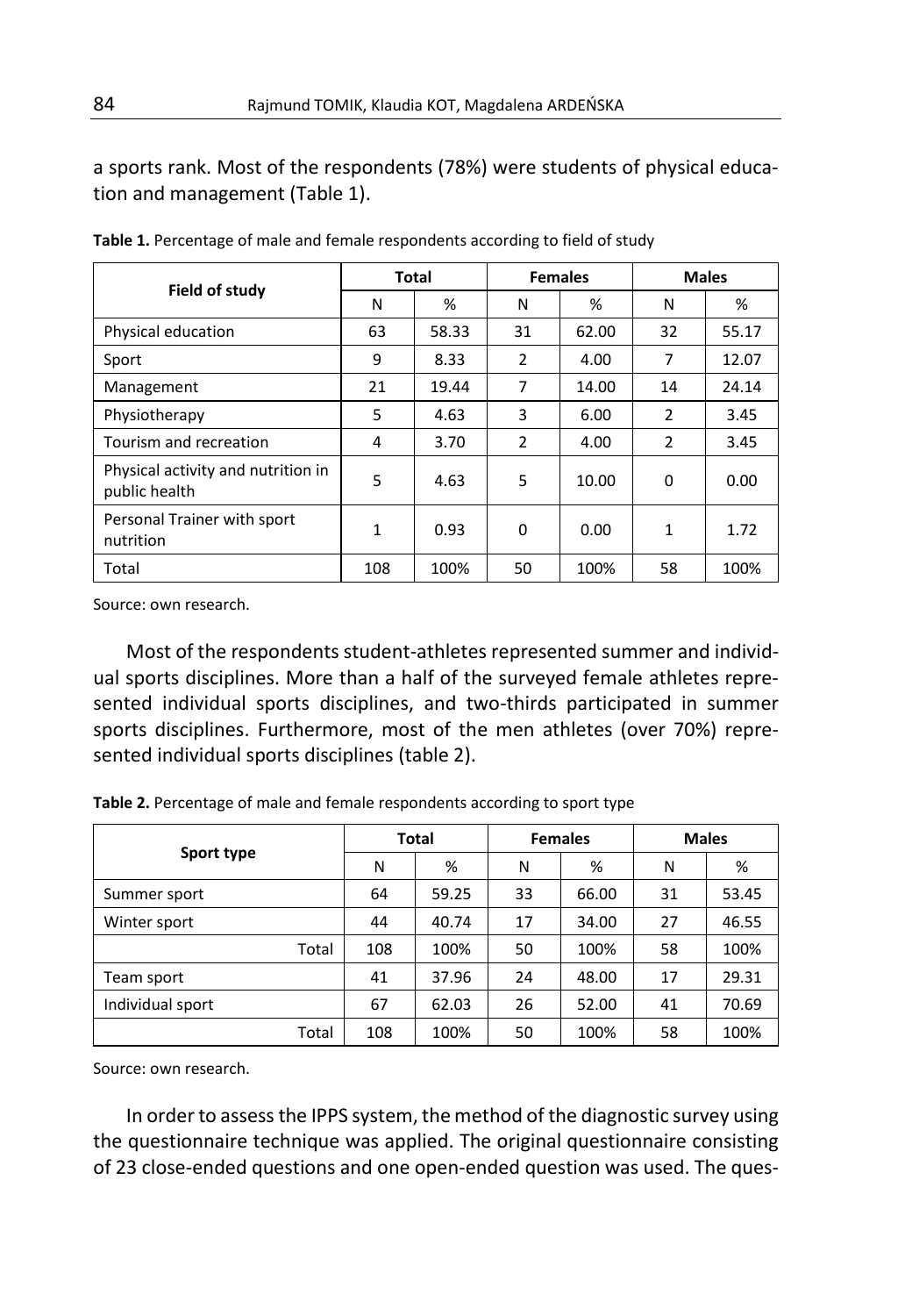tionnaire was previously assessed by competent judges and the respondents completed the survey anonymously via the Internet.

Statistical analyses were conducted in the Excel spreadsheet and in the Statistica 13.1 package. The components of the structure (the number of individual responses and percentages) as well as the means and standard deviations for quantitative data were calculated. To test the hypotheses (significant differences between males and females) an independent sample t-test was used. The assumed significance level was set at  $\alpha$  < 0.05.

### **Results**

The majority of respondents (88.89%) had no difficulties in obtaining a positive decision regarding the IPPS. However, 11.11% of the respondents declared experiencing problems with receiving a positive decision (acceptance into the IPPS).

The results of the questionnaires are presented in the Tables 3–7. All items were assessed on a 5-point scale: strongly disagree (1), disagree (2), don't know (3), agree (4), strongly agree (5). The higher the score, the more a given respondent identifies with a given questionnaire item. Significantly different mean values (with the assumed level at 0.05), were tagged with the "\*" symbol. In the tables, mean values are represented by the letter "M", the standard deviations by the letters "SD", and the letter "p" represents the test probability of obtaining significant differences.

The most important reason for studying (Table 3) according to the entire sample of student-athletes was a desire to attain an education ( $M = 4.52$ , answers between "agree" and "strongly agree"), and the least important reason was studying because of coach's and sports club's encouragement (M = 2.35). Working after the end of a sports career was a more important reason for females (M = 4.44) than for males (M = 4.07). It was the only statistically significant difference between males and females, regarding the declared reasons for pursuing higher education.

The results regarding the impact of the IPPS on student-athletes' decision to attend university and on their ability to reconcile studying with their sports career are presented in Table 4. The potential benefits from the IPPS had a positive influence on the student-athletes' decision to take up studies ( $M = 4.37$ , between "agree" and "strongly agree"). There were no significant differences between the declarations of males and females. The IPPS is helpful in reconciling studying and sports careers – the mean value (4.62) indicates answers between "agree" and "strongly agree", but is closer to "strongly agree" than in the item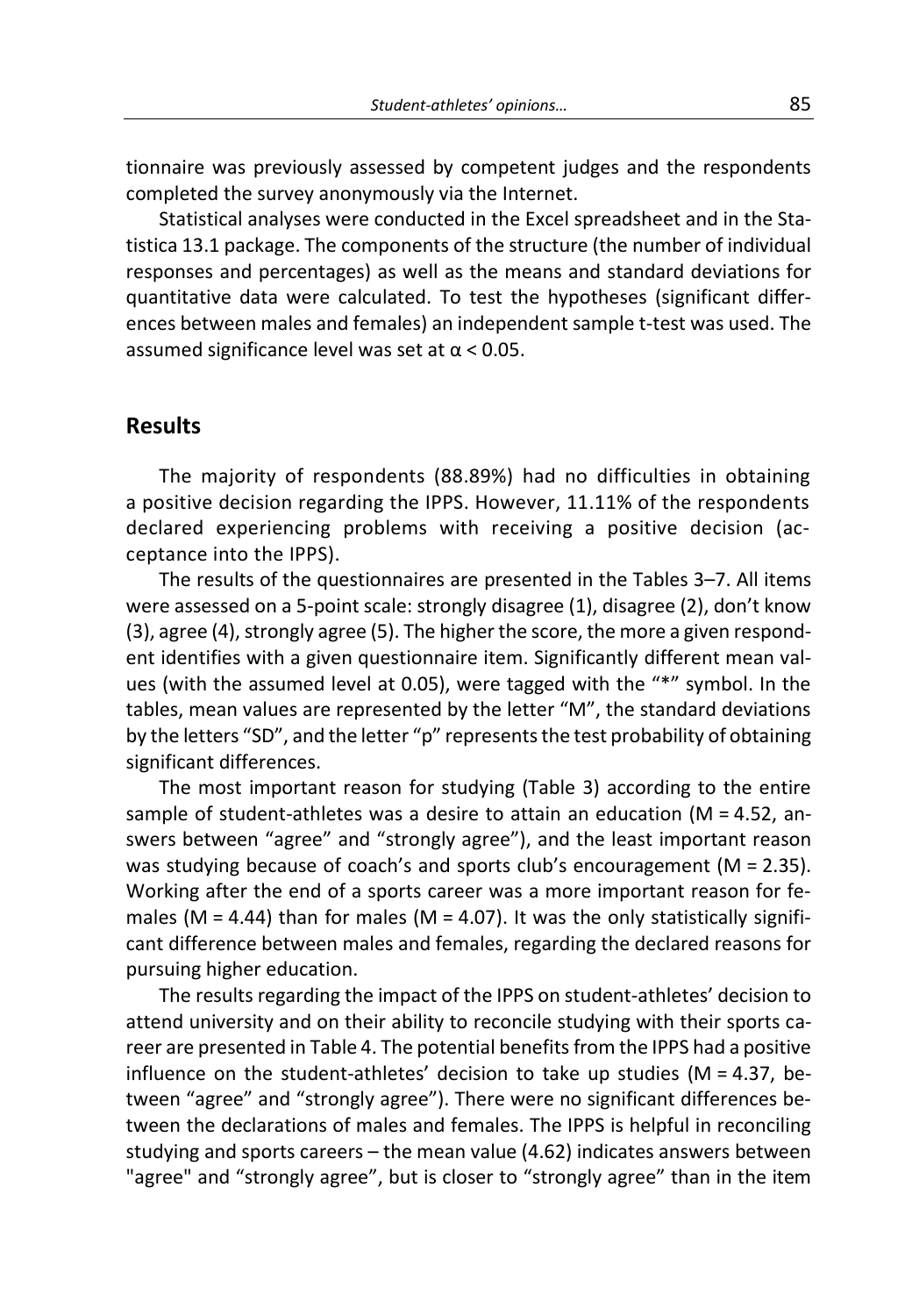regarding the decision to take up studies. The results indicated no significant differences between the declarations of males and females.

| Table 3. Reasons for attending university, means, standard deviations and significant differences |  |
|---------------------------------------------------------------------------------------------------|--|
| between the declarations of males and females                                                     |  |

| <b>Reasons for attending</b>                | Total, $N = 108$ |      | Females, $n = 50$ |      | Males, $n = 58$ |      |         |  |
|---------------------------------------------|------------------|------|-------------------|------|-----------------|------|---------|--|
| university                                  | м                | SD   | м                 | SD   | м               | SD   | р       |  |
| Interests                                   | 4.32             | 0.88 | 4.42              | 0.81 | 4.24            | 0.94 | 0.30    |  |
| Family/friends<br>encouragement             | 2.81             | 1.18 | 2.86              | 1.11 | 2.78            | 1.24 | 0.71    |  |
| Coach/sports club<br>encouragement          | 2.35             | 1.15 | 2.30              | 1.09 | 2.40            | 1.21 | 0.67    |  |
| Wanting to obtain an<br>leducation          | 4.52             | 0.68 | 4.60              | 0.53 | 4.45            | 0.78 | 0.25    |  |
| Working after the end of a<br>sports career | 4.24             | 0.96 | $4.44*$           | 0.67 | $4.07*$         | 1.12 | $0.04*$ |  |

 $*$  p < 0,05

Source: own research.

| Table 4. Percentage of male and female respondents according to a field of study |  |  |
|----------------------------------------------------------------------------------|--|--|
|----------------------------------------------------------------------------------|--|--|

|                                                     | Total |       | <b>Females</b> |       | <b>Males</b>   |       |
|-----------------------------------------------------|-------|-------|----------------|-------|----------------|-------|
| Field of study                                      | N     | %     | N              | %     | N              | %     |
| Physical education                                  | 63    | 58.33 | 31             | 62.00 | 32             | 55.17 |
| Sport                                               | 9     | 8.33  | 2              | 4.00  | 7              | 12.07 |
| Management                                          | 21    | 19.44 | 7              | 14.00 | 14             | 24.14 |
| Physiotherapy                                       | 5     | 4.63  | 3              | 6.00  | $\overline{2}$ | 3.45  |
| Tourism and recreation                              | 4     | 3.70  | $\overline{2}$ | 4.00  | 2              | 3.45  |
| Physical activity and nutrition in<br>public health | 5     | 4.63  | 5              | 10.00 | 0              | 0,00  |
| Personal Trainer with sport<br>nutrition            | 1     | 0.93  | 0              | 0.00  | 1              | 1.72  |
| Total                                               | 108   | 100%  | 50             | 100%  | 58             | 100%  |

Source: own research.

The responses regarding the support from the APE Katowice employees as perceived by athletes studying in the IPPS, are presented in Table 5. The support from academic teachers (sympathy and understanding from lecturers) was assessed by the student-athletes as low – the mean value (3.61) indicates answers above "don't know" and below "agree". There were no statistically significant differences between the declarations of males and females. The help from uni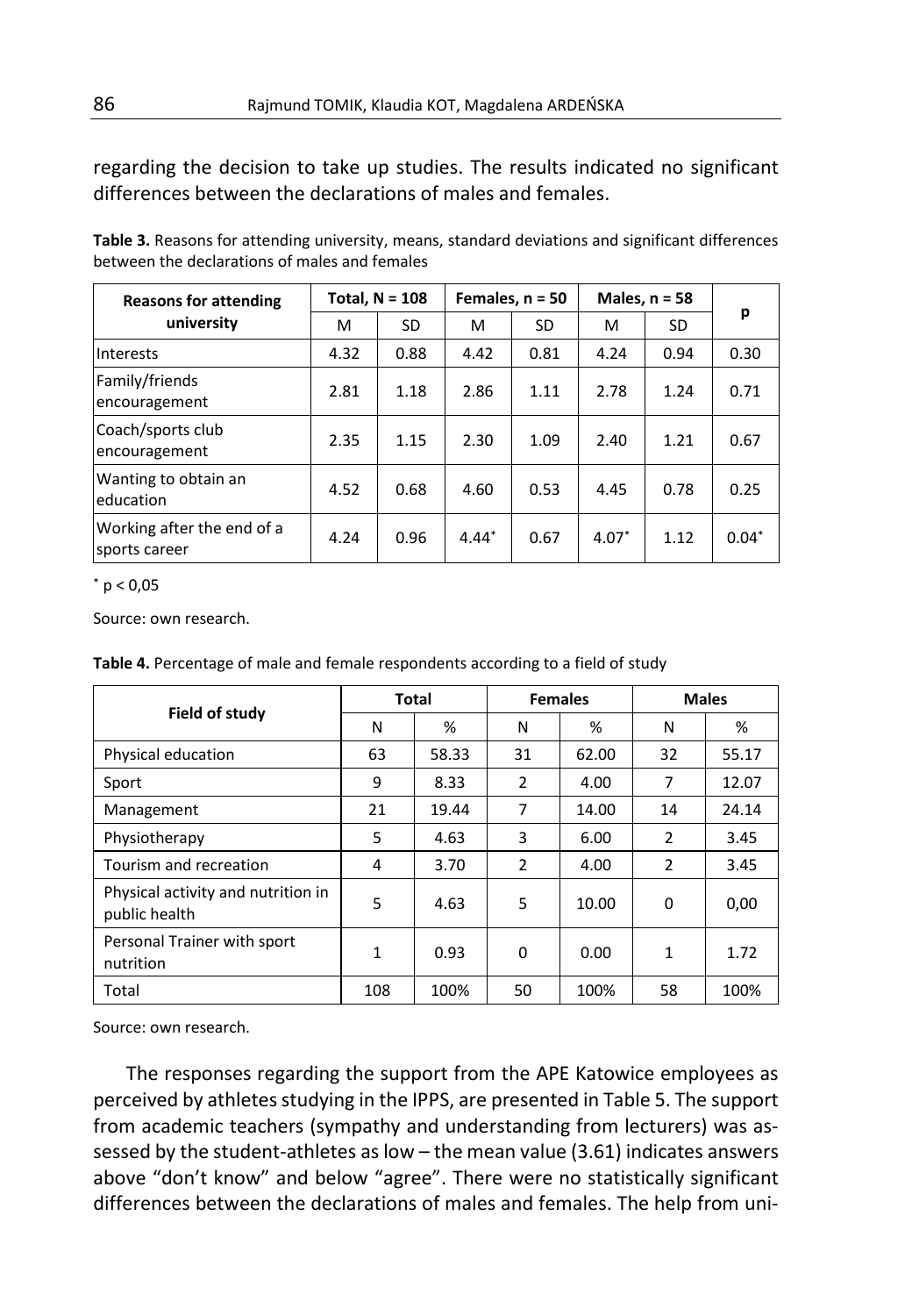versity administration was more favourably assessed by male students  $(M = 4.33$ , answers above "agree") than by female students  $(M = 3.96$ , answers below "agree") and it was a statistically significant difference.

| <b>Support</b>                            | Total, $N = 108$ |      | Females, $n = 50$ |      | Males, $n = 58$ |      |         |  |  |  |
|-------------------------------------------|------------------|------|-------------------|------|-----------------|------|---------|--|--|--|
|                                           | M                | SD   | м                 | SD   | М               | SD   | р       |  |  |  |
| Sympathy and understanding from lecturers |                  |      |                   |      |                 |      |         |  |  |  |
| Academic teachers                         | 3.61             | 0.75 | 3.68              | 0.74 | 3.55            | 0.75 | 0.38    |  |  |  |
| Help from university administration       |                  |      |                   |      |                 |      |         |  |  |  |
| Administration employees                  | 4.16             | 0.79 | $3.96*$           | 0.86 | $4.33*$         | 0.69 | $0.01*$ |  |  |  |

**Table 5.** Support from university employees

 $*$  p < 0.05

Source: own research.

The assessment of the support from the environment and the IPPS' elements are presented in Table 6. According to the student-athletes, a flexible timetable (M = 4.59) and individual arrangements regarding class attendance (M = 4.51) are the most helpful ones in reconciling studying and sports career. The lowest scores were given to scientific advice and assistance in reconciling studying and sports career (M = 3.5, answers between "don't know" and "agree"). There were no statistically significant differences between males and females in the assessment of the IPPS elements. However, in the analysis of support from the environment (Table 6), statistically significant differences were found between the declarations of males and females. The female student-athletes negatively assessed the support from sports club and sponsors ( $M = 2.94$ , answers between "disagree" and "don't know"), while the male student athletes answered slightly above "don't know" (M = 3.36). On the other hand, support from family and friends was rated higher by females ( $M = 4.00$ , answers meaning "agree") than males (M = 3.88, answers below "agree"). The support from coaches and team mates was rated below "agree" by both males and females – no statistically significant differences were found here.

The analysis of the student-athletes' difficulties during their course of studies and potential reasons for dropping out showed statistically significant differences between the declarations of males and females (Table 7). The difficulties related to personal reasons such as lack of motivation and family-related issues were rated higher by males ( $M = 2.81$ , answers closer to "don't know") than females ( $M = 2.14$ , answers closer to "disagree"). Regarding the remaining difficulties and potential reasons for dropping out of university, no significant differences were found between the declarations of males and females. According to the student-athletes, the greatest difficulties are related to lack of time for stud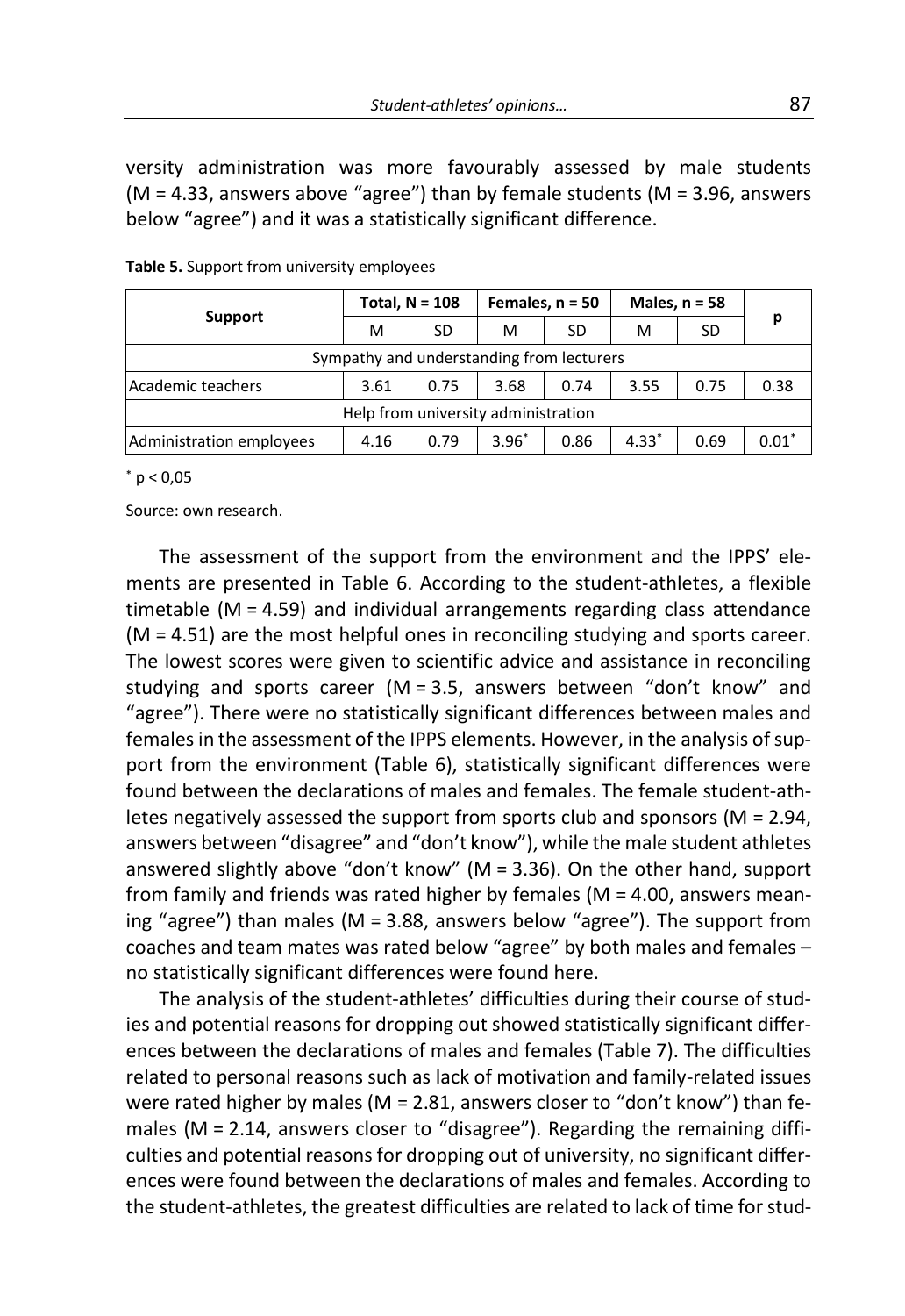ying (M = 3.92, answers close to "agree") and the most likely reason for dropping out is lack of support from the university (M = 3.70, answers close to "agree").

**Table 6.** Support and facilitation, means, standard deviations and significant differences between the declarations of males and females

|                                                       | Total, $N = 108$ |      |         | Females, $n = 50$ | Males, $n = 58$ |      |         |  |  |  |
|-------------------------------------------------------|------------------|------|---------|-------------------|-----------------|------|---------|--|--|--|
| <b>Support and facilitation</b>                       | м                | SD   | м       | SD                | м               | SD   | р       |  |  |  |
| Helpfulness assessment of IPPS elements               |                  |      |         |                   |                 |      |         |  |  |  |
| Flexible timetable                                    | 4.59             | 0.67 | 4.56    | 0.76              | 4.62            | 0.59 | 0.64    |  |  |  |
| Individual arrangements<br>regarding class attendance | 4.51             | 0.62 | 4.52    | 0.68              | 4.50            | 0.57 | 0.87    |  |  |  |
| Flexible exam timetable                               | 4.21             | 0.93 | 4.28    | 0.99              | 4.16            | 0.87 | 0.49    |  |  |  |
| E-mail contact with academic<br>teachers              | 3.95             | 0.96 | 3.96    | 0.99              | 3.95            | 0.94 | 0.95    |  |  |  |
| Possibility to extend a study<br>period               | 4.30             | 0.79 | 4.36    | 0.80              | 4.24            | 0.78 | 0.44    |  |  |  |
| Scholarships                                          | 3.70             | 1.16 | 3.74    | 1.16              | 3.67            | 1.18 | 0.76    |  |  |  |
| Scientific advice and<br>assistance                   | 3.50             | 0.96 | 3.60    | 0.86              | 3.41            | 1.04 | 0.32    |  |  |  |
| Support from environment                              |                  |      |         |                   |                 |      |         |  |  |  |
| Coaches and team mates                                | 3.71             | 0.55 | 3.74    | 0.56              | 3.69            | 0.54 | 0.64    |  |  |  |
| Club and sponsors                                     | 3.17             | 0.89 | $2.94*$ | 0.91              | $3.36*$         | 0.83 | $0.01*$ |  |  |  |
| Family and friends                                    | 3.94             | 0.31 | $4.00*$ | 0.00              | $3.88*$         | 0.42 | $0.04*$ |  |  |  |

 $*$  p < 0,05

Source: own research.

**Table 7.** Difficulties and reasons for leaving university, means, standard deviations and significant differences between the declarations of males and females

| <b>Difficulties and</b>                                     | Total, $N = 108$ |      |      | Females, $n = 50$ | Males, $n = 58$ |      |      |  |  |
|-------------------------------------------------------------|------------------|------|------|-------------------|-----------------|------|------|--|--|
| reasons for leaving<br>university                           | м                | SD   | м    | SD.               | м               | SD   | p    |  |  |
| Challenges and difficulties                                 |                  |      |      |                   |                 |      |      |  |  |
| Educational<br>challenges<br>(requirements are<br>too high) | 2.92             | 1.15 | 2.78 | 1.11              | 3.03            | 1.18 | 0.25 |  |  |
| Not having enough<br>time to study                          | 3.92             | 0.97 | 3.84 | 1.06              | 3.98            | 0.89 | 0.45 |  |  |
| Sport challenges<br>(coach/club)                            | 2.46             | 1.07 | 2.40 | 0.93              | 2.52            | 1.19 | 0.57 |  |  |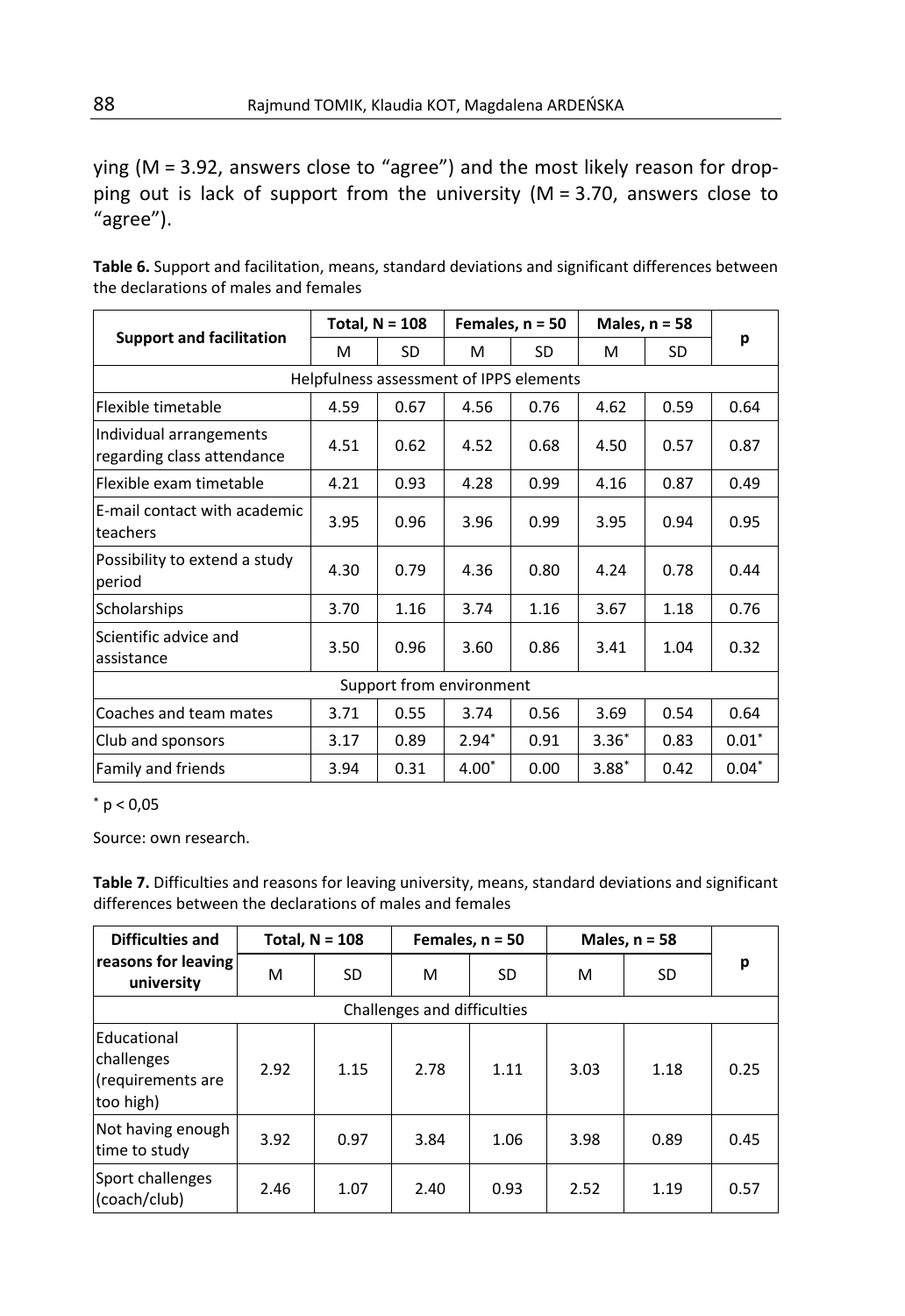| <b>Difficulties and</b>                                        | Total, $N = 108$ |           |                                          | Females, $n = 50$ | Males, $n = 58$ |           |         |  |  |  |  |
|----------------------------------------------------------------|------------------|-----------|------------------------------------------|-------------------|-----------------|-----------|---------|--|--|--|--|
| reasons for leaving<br>university                              | M                | <b>SD</b> | M                                        | <b>SD</b>         | M               | <b>SD</b> | р       |  |  |  |  |
| Challenges and difficulties                                    |                  |           |                                          |                   |                 |           |         |  |  |  |  |
| Personal issues<br>(lack of<br>motivation, family<br>problems) | 2.50             | 1.07      | $2.14*$                                  | 0.86              | $2.81*$         | 1.15      | $0.00*$ |  |  |  |  |
| Distance to<br>university/training<br>centres                  | 3.47             | 1.34      | 3.48                                     | 1.30              | 3.47            | 1.38      | 0.96    |  |  |  |  |
| Financial<br>difficulties                                      | 3.42             | 1.25      | 3.30                                     | 1.28              | 3.52            | 1.22      | 0.37    |  |  |  |  |
|                                                                |                  |           | Potential reasons for leaving university |                   |                 |           |         |  |  |  |  |
| Lack of time                                                   | 3.52             | 1.18      | 3.34                                     | 1.21              | 3.67            | 1.15      | 0.15    |  |  |  |  |
| Family-related<br>reasons                                      | 3.48             | 1.09      | 3.48                                     | 1.03              | 3.48            | 1.14      | 0.99    |  |  |  |  |
| Unsatisfactory<br>results in<br>education                      | 2.49             | 0.98      | 2.52                                     | 0.95              | 2.47            | 1.01      | 0.78    |  |  |  |  |
| Unsatisfactory<br>results in sport                             | 2.82             | 1.17      | 2.70                                     | 1.15              | 2.93            | 1.20      | 0.31    |  |  |  |  |
| Lack of motivation                                             | 3.06             | 1.02      | 2.88                                     | 0.94              | 3.21            | 1.07      | 0.10    |  |  |  |  |
| Lack of support<br>from university                             | 3.70             | 0.97      | 3.56                                     | 0.99              | 3.83            | 0.94      | 0.15    |  |  |  |  |
| Financial<br>difficulties                                      | 3.61             | 1.06      | 3.52                                     | 1.03              | 3.69            | 1.08      | 0.41    |  |  |  |  |

#### **Table 7.** Difficulties and reasons… (cont.)

 $*$  p < 0,05

Source: own research.

### **Discussion and conclusions**

So far, almost all research which addressed support systems for student-athletes has referred to global solutions e.g. national ones or those from the Union [3], [4], [13]. Actions related to the implementation of appropriate legal acts at a state level or at a group of states' level regarding their support for studentathletes are crucial. However, it is also necessary to ensure appropriate implementation of programs at the university level. International studies have demonstrated that properly designed support systems for student-athletes at the university level affect not only their comfort in terms of combining two ca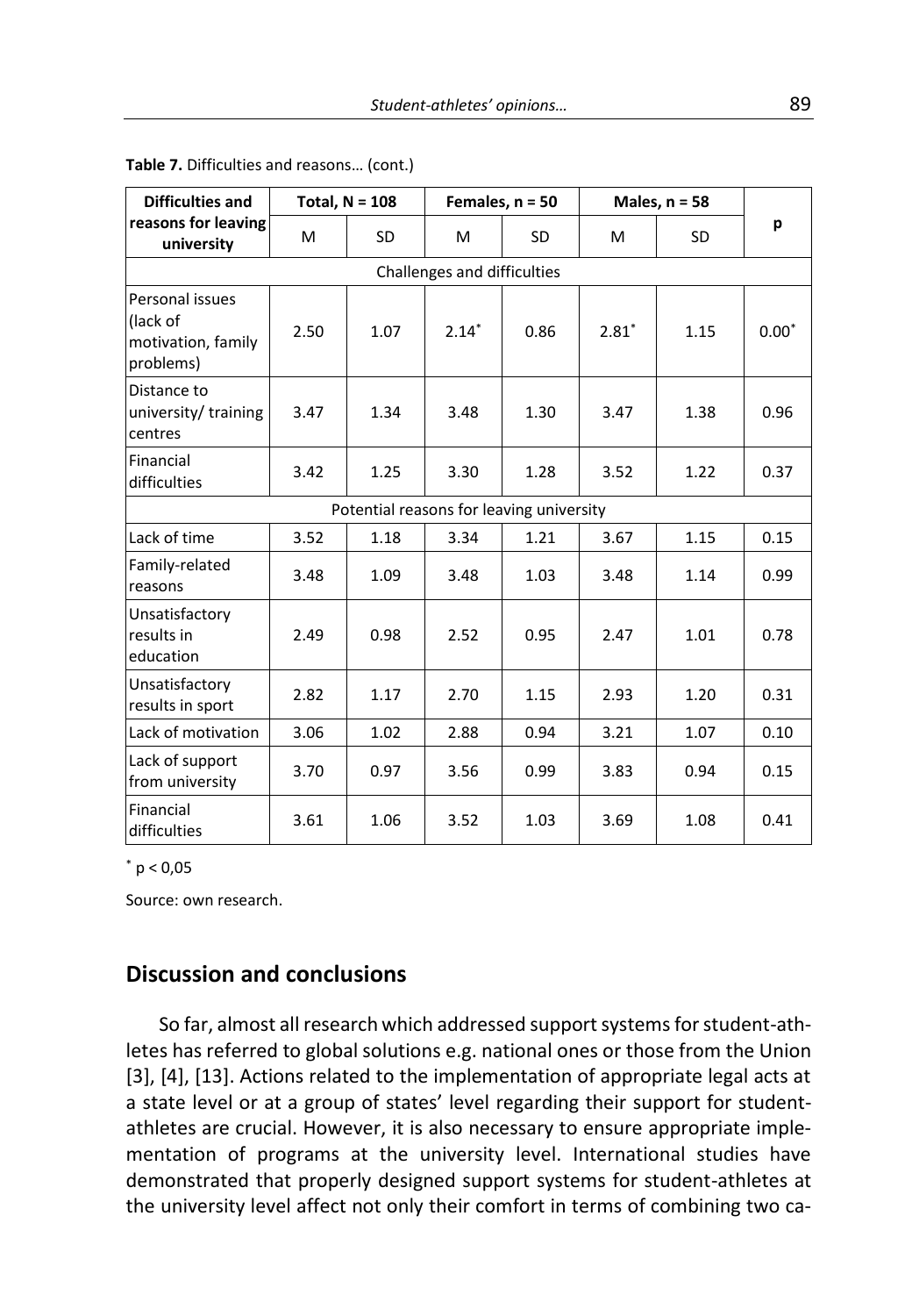reers (in sport and education) but also their learning achievements and overall satisfaction [11]. At the same time, lack of such support leads to misunderstandings and inconsistencies in their sports careers and education [8]. A good example of a support system in the Polish academic community is the Individual Plan and Program of Studies at the Academy of Physical Education in Katowice. The IPPS program is designed to make it easier for active athletes to study and to successfully complete their university education. The main objective of this research was to identify to what extent the support system for student-athletes is effective as well as to indicate areas which could be improved by the university. First, the university should focus on the issue of individual scientific advice and assistance. The study regulations provide such a form of assistance (§ 11 of the Study Regulations), but several respondents declared (while answering the open-ended question) that they had not even encountered this kind of support. This research has also revealed that many academic teachers are not sympathetic towards student-athletes, for example, lecturers require more class attendance than necessary. The study regulations could enforce less strict class attendance requirements from lecturers without reducing student's obligations. Another issue is the availability of lecturers. The solution could be up-to-date teacher schedules accessible on the university website. This would allow for trouble-free contact at a convenient time for a given student as the respondents often declared that e-mail contact with their academic teachers was difficult or impossible. The research results clearly indicated that the most important aspects of reconciling education with sports career are available time and university support. Therefore, the above-mentioned conveniences would significantly affect the perception of the IPPS system, and consequently, increase the percentage of student-athletes who complete their studies as well as the percentage of athletes who decide to enrol at the Academy of Physical Education in Katowice. Many of the respondents declared hesitation as whether to continue their studies at the APE in Katowice. By taking the necessary steps to improve the IPPS system, the university could acquire many valuable student-athletes, which would certainly translate into better results in university rankings. The survey questionnaire used in this pilot study will be further developed and used in subsequent studies.

The following conclusions were drawn from the conducted research:

- 1. The IPPS helps student-athletes to a great extent in reconciling their sports career with education.
- 2. The elements of the IPPS which are considered to be the most helpful in combining professional sports training with studying are primarily related to individual arrangements regarding class attendance, flexible class and exam timetables as well as the possibility of extending the study period.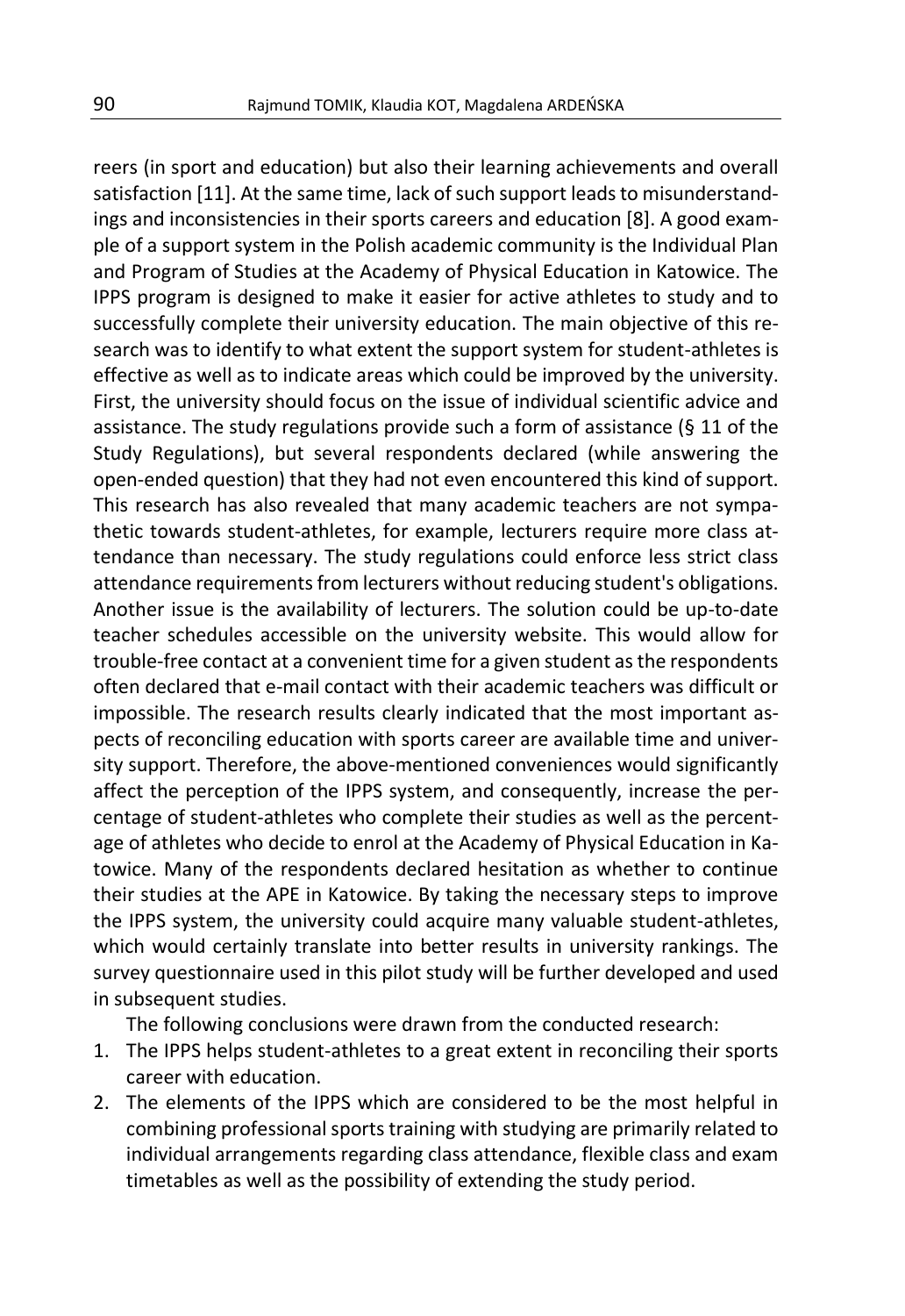3. The elements of the IPPS that need to be improved upon are mainly scientific advice and assistance in reconciling studying and sports career as well as the availability of academic teachers and their attitude towards studentathletes.

### **References**

- [1] Aquilina D. (2013): *A study of the relationship between elite athletes' educational development and sporting performance*. International Journal of the History of Sport, 30(4), pp. 374–392; [https://doi.org/10.1080/09523367.](https://doi.org/10.1080/09523367.2013.765723) [2013.765723.](https://doi.org/10.1080/09523367.2013.765723)
- [2] Capranica L., Guidotti F. (2016): *Qualifications/dual careers in sports - Research for Cult Committee of the European Parliament*. Directorate-General for internal policies: Policy Department: Structural and cohesion policies: Cultural and Education.
- [3] European Commission (2012): *Guidelines on dual careers of athletes – Recommended policy actions in support of dual careers in high-performance sport*, Brussels.
- [4] European Commission (2013): *Call for Proposals – Preparatory action European partnership on Sports*, Brussels.
- [5] European Parliament (2003): *Combining sport and education: support for athletes in the EU Member States*. Luxembourg.
- [6] Fuchs P.X., Wagner H., Hannola H., Niemisalo N., Pehme A., Puhke R., Marinsek M., Strmecki A., Svetec D., Brown A., Capranica L., Guidotti F. (2016): *European student-athletes' perceptions on dual career outcomes and services*. Kinesiologia Slovenica, 22(2), pp. 31–48.
- [7] Guidotti F., Minganti C., Cortis C., Piacentini M. F., Tessitore A., Capranica L. (2013): *Validation of the Italian version of the Student Athletes' Motivation toward Sport and Academics Questionnaire*. Sport Sciences for Health, 9(2), pp. 51–58; [https://doi.org/10.1007/s11332-013-0145-x.](https://doi.org/10.1007/s11332-013-0145-x)
- [8] Henriksen K., Larsen C.H., Christensen M.K. (2014): *Looking at success from its opposite pole: The case of a talent development golf environment in Denmark*. International Journal of Sport and Exercise Psychology, 12(2), pp. 134–149; [https://doi.org/10.1080/1612197X.2013.853473.](https://doi.org/10.1080/1612197X.2013.853473)
- [9] Lupo C., Guidotti F., Goncalves C.E., Moreira L., Doupona Topič M., Bellardini H., Tonkonogi M., Colin A., Capranica L. (2015): *Motivation towards dual-career of European student-athletes*. European Journal of Sport Science, 15(2), pp. 151–160; [https://doi.org/10.1080/17461391.2014.940557.](https://doi.org/10.1080/17461391.2014.940557)